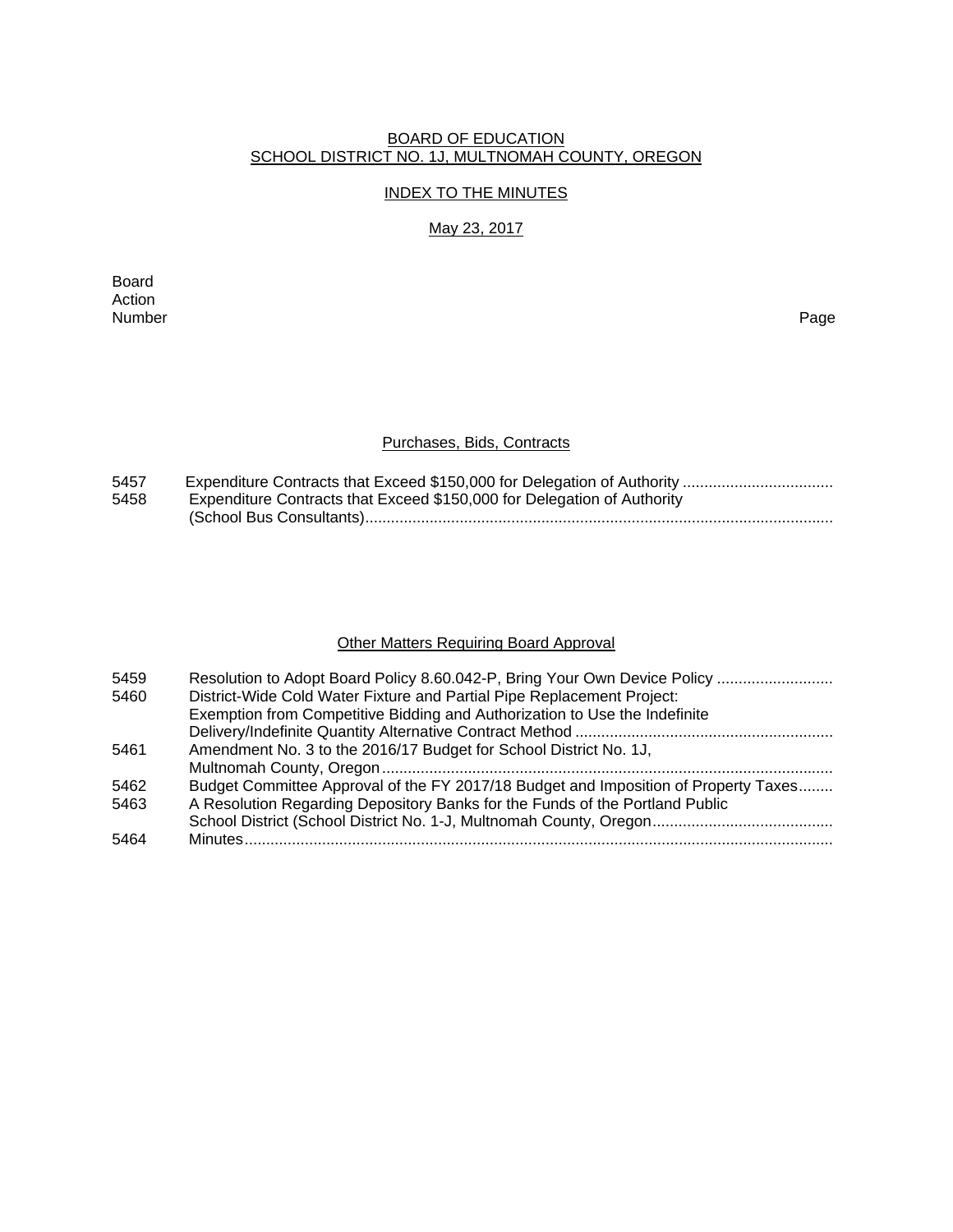May 23, 2017

#### Purchases, Bids, Contracts

The Interim Superintendent RECOMMENDED adoption of the following items:

#### Numbers 5457 and 5458

Director Knowles moved and Director Anthony seconded the motion to adopt the above-numbered items. The motion was put to a voice vote and passed unanimously (7-yes, 0-no), with Student Representative Bradley voting yes, unofficial.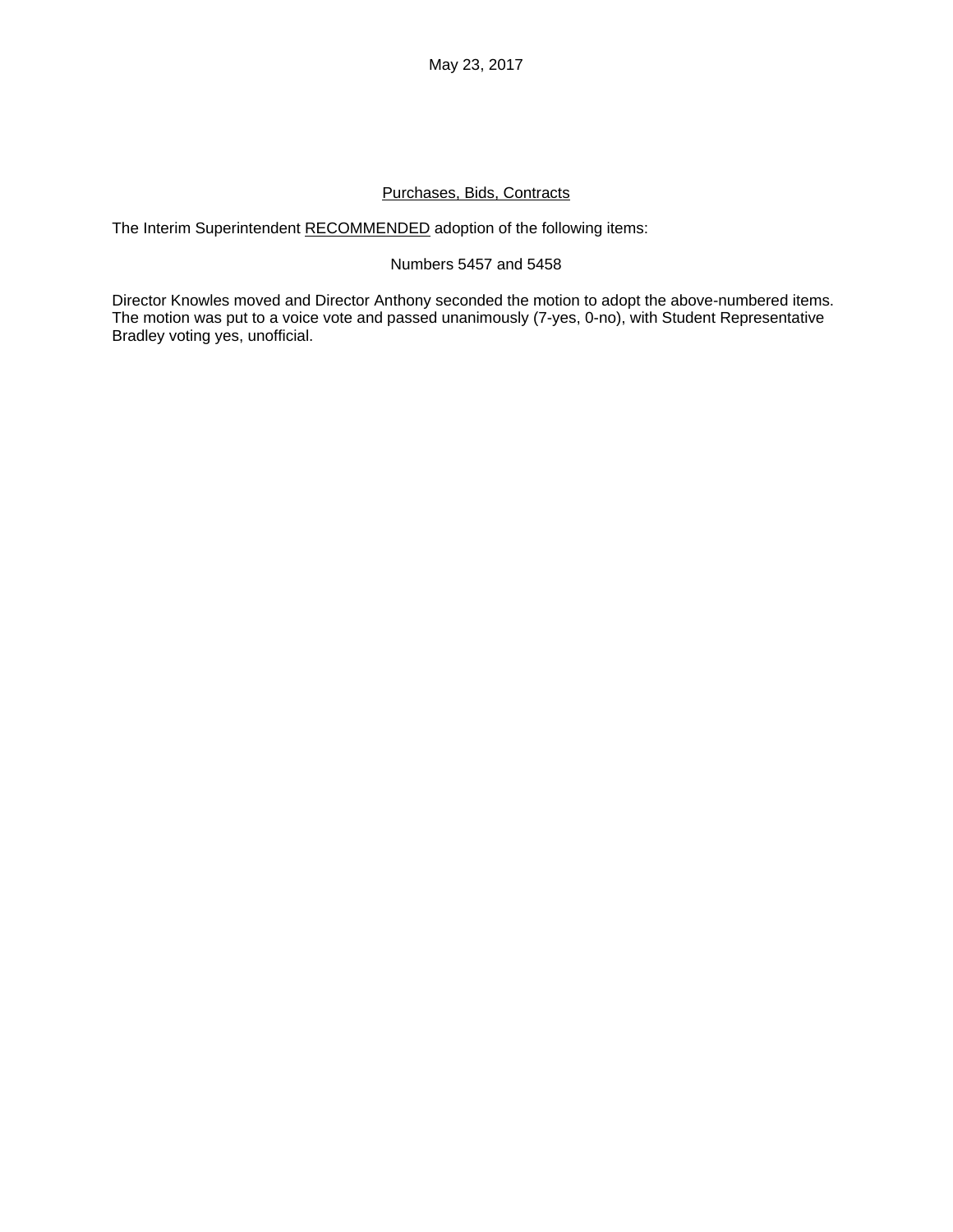#### Expenditure Contracts that Exceed \$150,000 for Delegation of Authority

#### **RECITAL**

Portland Public Schools ("District") Public Contracting Rules PPS-45-0200 ("Authority to Approve District Contracts; Delegation of Authority to Superintendent") requires the Board of Education ("Board") enter into contracts and approve payment for products, materials, supplies, capital outlay, equipment, and services whenever the total amount exceeds \$150,000 per contract, excepting settlement or real property agreements. Contracts meeting this criterion are listed below.

#### **RESOLUTION**

The Superintendent recommends that the Board approve these contracts. The Board accepts this recommendation and by this resolution authorizes the Deputy Clerk to enter into the following agreements.

#### **NEW CONTRACTS**

| <b>Contractor</b> | Contract<br>Term                 | <b>Contract Type</b>                 | <b>Description of Services</b>                                                                                                                                                                                                          | Contract<br>Amount | <b>Responsible</b><br>Administrator,<br><b>Funding Source</b> |
|-------------------|----------------------------------|--------------------------------------|-----------------------------------------------------------------------------------------------------------------------------------------------------------------------------------------------------------------------------------------|--------------------|---------------------------------------------------------------|
| WestEd            | 7/1/2017<br>through<br>6/30/2018 | <b>Personal Services</b><br>PS 64601 | Provide the third and final year<br>of a school- wide, whole-year<br>professional development<br>program to qualify Woodmere<br>Elementary as a QTEL (Quality<br>Teaching for English Learners)<br>Lighthouse School.<br>PPS 46-0525(4) | \$210,000          | C. Russo<br><b>Fund 205</b><br>Dept. 5408<br>Grant G1610      |

# **NEW INTERGOVERNMENTAL AGREEMENTS ("IGAs")**

No New IGAs

#### **AMENDMENTS TO EXISTING CONTRACTS**

No New Amendments

*Y. Awwad*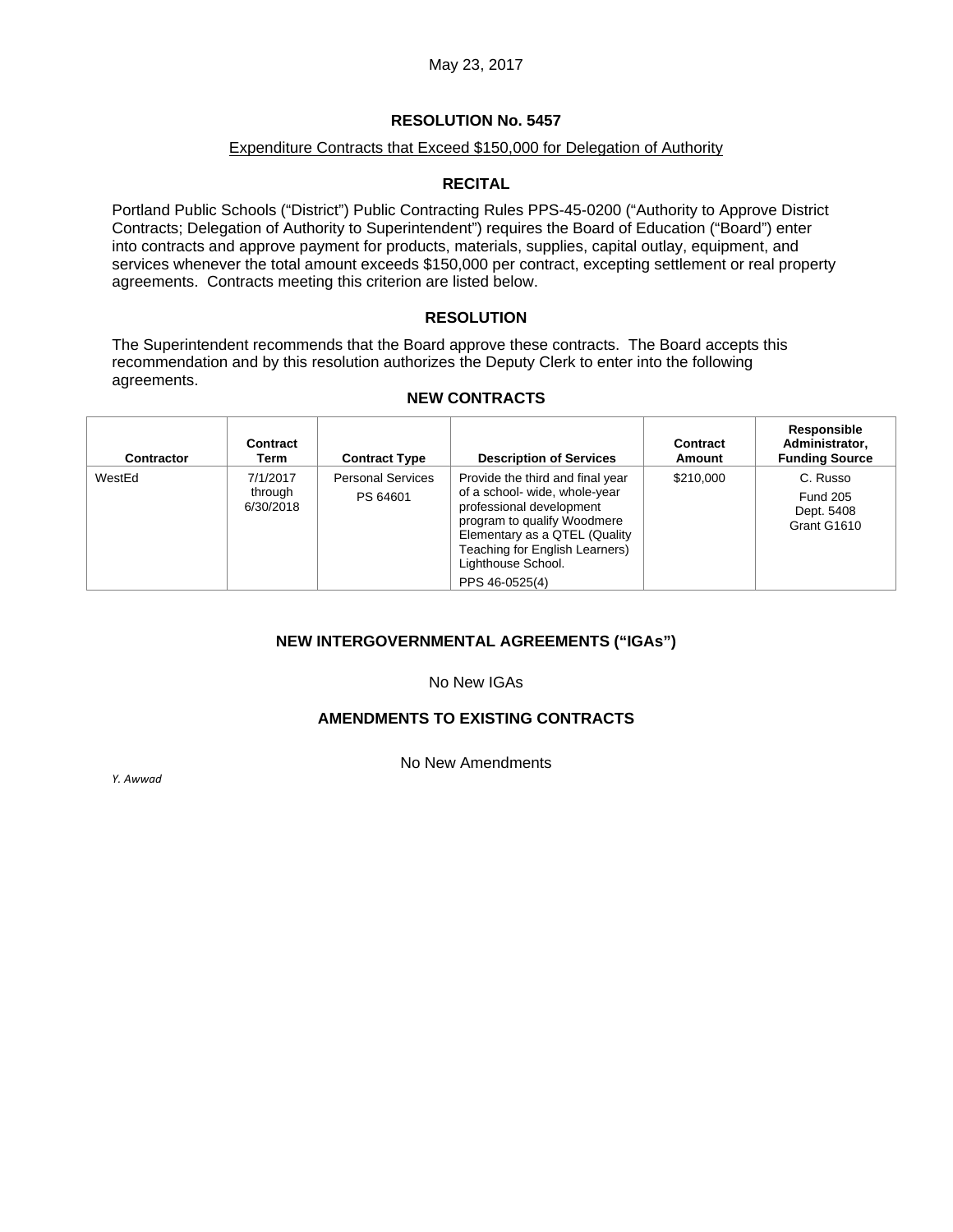#### Expenditure Contracts that Exceed \$150,000 for Delegation of Authority

#### **RECITAL**

Portland Public Schools ("District") Public Contracting Rules PPS-45-0200 ("Authority to Approve District Contracts; Delegation of Authority to Superintendent") requires the Board of Education ("Board") enter into contracts and approve payment for products, materials, supplies, capital outlay, equipment, and services whenever the total amount exceeds \$150,000 per contract, excepting settlement or real property agreements. Contracts meeting this criterion are listed below.

#### **RESOLUTION**

The Superintendent recommends that the Board approve these contracts. The Board accepts this recommendation and by this resolution authorizes the Deputy Clerk to enter into the following agreements.

# **NEW CONTRACTS**

| <b>Contractor</b>         | Contract<br>Term                                                                                                                           | <b>Contract Type</b>                   | <b>Description of Services</b>                                                                                                                                                                                                                                                                                                                                                                                                                   | Contract<br>Amount                                                       | Responsible<br>Administrator,<br><b>Funding Source</b> |
|---------------------------|--------------------------------------------------------------------------------------------------------------------------------------------|----------------------------------------|--------------------------------------------------------------------------------------------------------------------------------------------------------------------------------------------------------------------------------------------------------------------------------------------------------------------------------------------------------------------------------------------------------------------------------------------------|--------------------------------------------------------------------------|--------------------------------------------------------|
| School Bus<br>Consultants | 5/24/2017<br>through<br>7/31/2017<br>Option to<br>renew for<br>one one-year<br>term and up<br>to four<br>additional<br>six-month<br>terms. | <b>Personal Services</b><br>PS XXXXX * | Original term to assess the<br>effectiveness and efficiency of<br>transportation operation and<br>develop a well-defined<br>improvement plan.<br>At its sole discretion, the District<br>may amend the contract to<br>include implementation and<br>leadership of the improvement<br>plan for a term of one year with<br>options to renew for four<br>additional six-month terms.<br>Maximum contract term through<br>6/30/2020<br>RFP 2017-2238 | Original Term<br>\$60,000<br>\$900,000 over<br>maximum<br>contract term. | C. Wilton<br>Dept. 5560<br><b>Fund 101</b>             |

\* The District is seeking advance authorization of this contract as provided in PPS Public Contracting Rule PPS-45-0200(4)(b)(C) and associated Administrative Directive 8.50.105-AD Purchasing and Contracting Delegation of Authority Section X(4). The parties are finalizing negotiation of contract terms.

*Y. Awwad*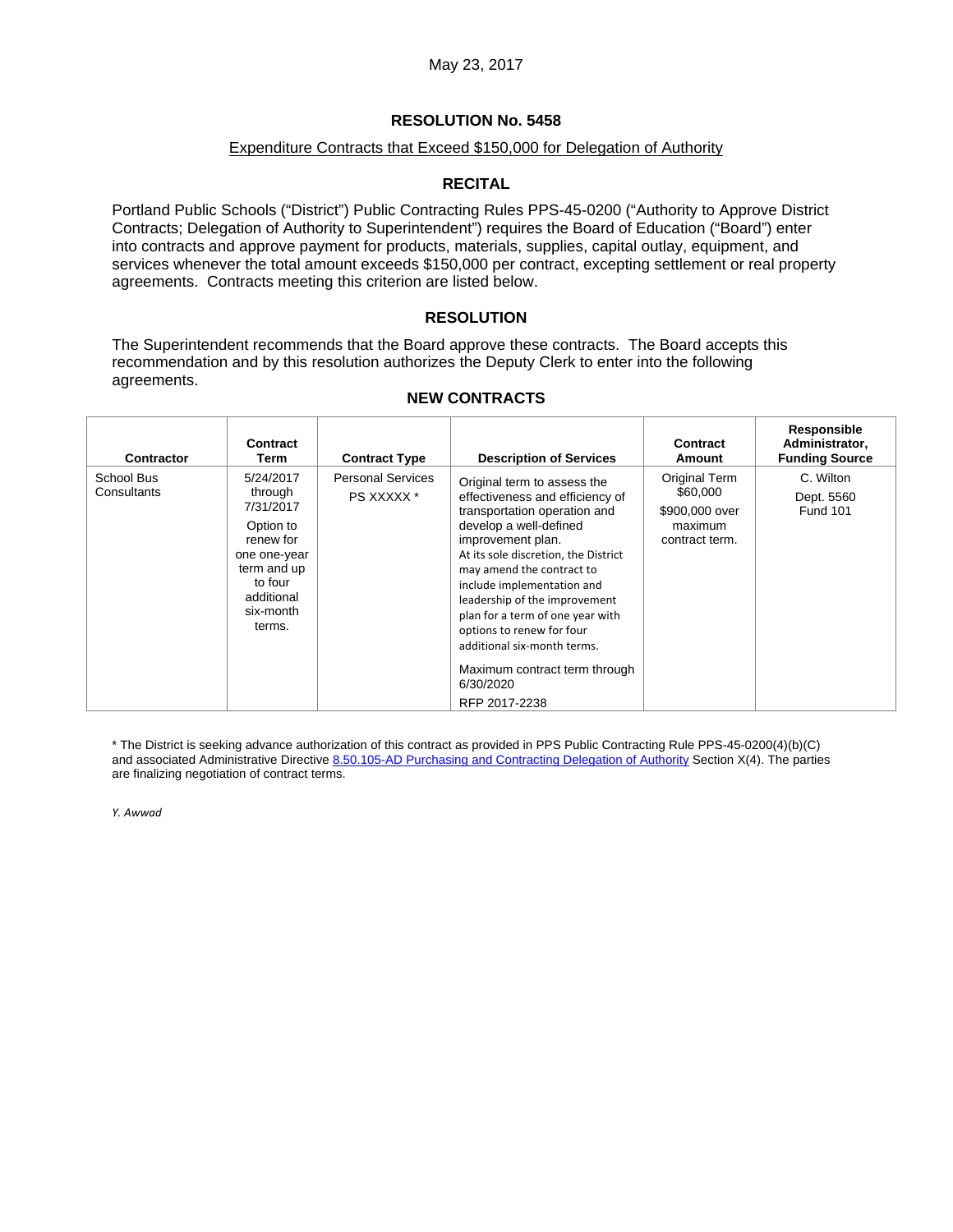May 23, 2017

#### Other Matters Requiring Board Approval

The Interim Superintendent RECOMMENDED adoption of the following items:

#### Numbers 5459 through 5464

During the Committee of the Whole, Director Knowles moved and Director Esparza Brown seconded the motion to adopt Resolution 5459. The motion was put to a voice vote and passed unanimously (7-yes, 0 no), with Student Representative Bradley voting yes, unofficial.

During the Committee of the Whole, Director Anthony moved and Director Kohnstamm seconded the motion to adopt Resolution 5460. The motion was put to a voice vote and passed unanimously (7-yes, 0 no), with Student Representative Bradley voting yes, unofficial.

During the Committee of the Whole, Director Anthony moved and Director Knowles seconded the motion to adopt Resolution 5461. The motion was put to a voice vote and passed unanimously (7-yes, 0-no), with Student Representative Bradley voting yes, unofficial.

During the Committee of the Whole, Director Esparza Brown moved and Director Anthony seconded the motion to adopt Resolution 5462. The motion was put to a voice vote and passed unanimously (7-yes, 0 no), with Student Representative Bradley voting yes, unofficial.

Director Knowles moved and Director Anthony seconded the motion to adopt Resolutions 5463 and 5464. The motion was put to a voice vote and passed unanimously (7-yes, 0-no), with Student Representative Bradley voting yes, unofficial.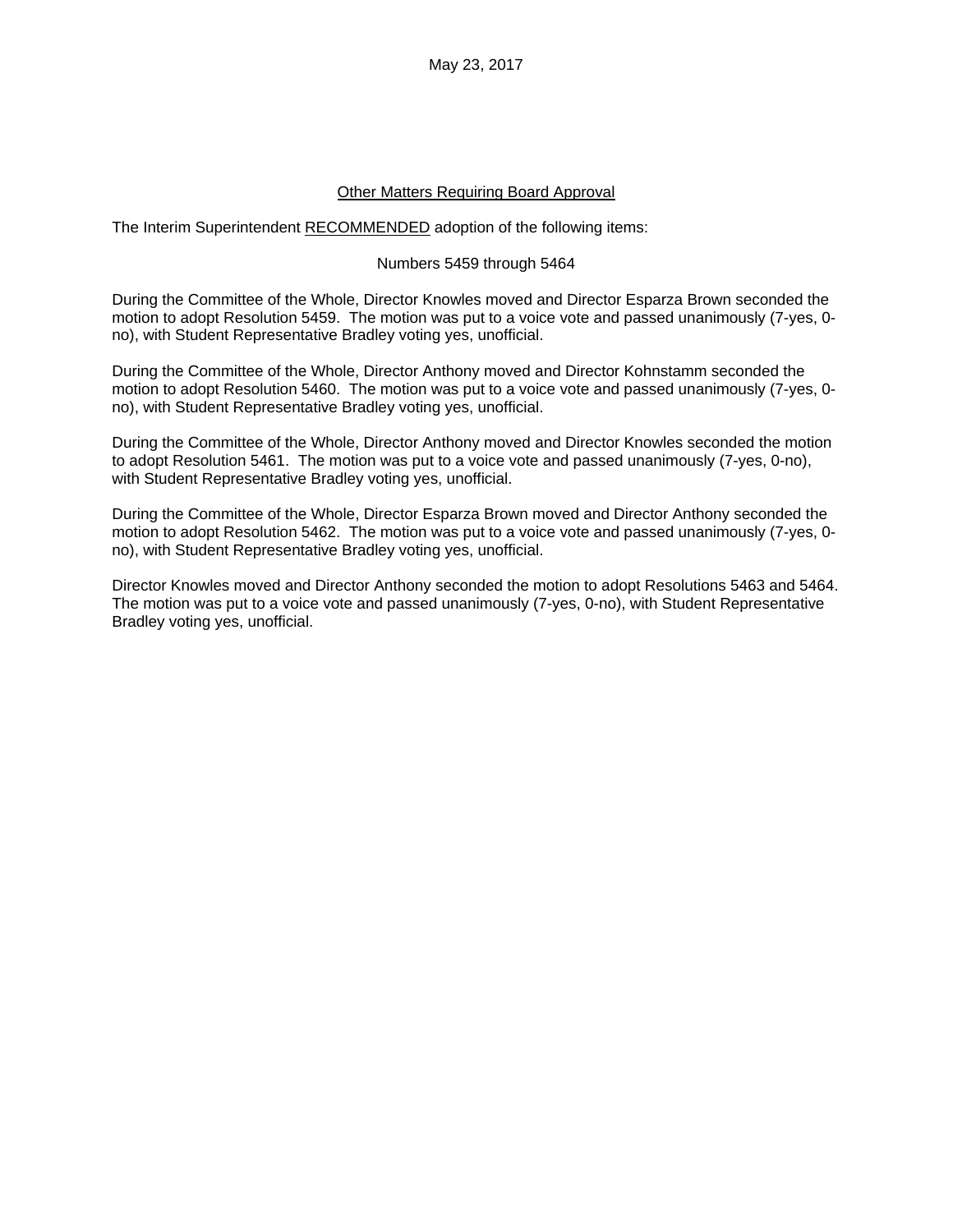#### Resolution to Adopt Board Policy 8.60.042-P. Bring Your Own Device Policy

## **RECITALS**

A. In 2013, House Bill (HB) 2426 was passed which created new provisions and amends Oregon Revised Statutes (ORS) 337.120 and (ORS) 343.223. (ORS) 336.840 was written in support of the House Bill and states:

> ORS 336.840 (3) A district school board shall adopt a policy for the use of personal electronic devices that support academic activities and independent communications. The policy must provide that:

- (a) Students may be allowed to use personal electronic devices that support academic activities and independent communications.
- (b) Unless otherwise specifically prohibited by the policy, students may not be denied the opportunity to use a personal electronic device that supports academic and independent communications.
- B. Currently the district is out of compliance with ORS 336.840 which requires school district boards to adopt and implement policies regarding student use of personal electronic devices no later than the 2014-2015 school year.
- C. The Bring Your Own Device (BYOD) policy allows and encourages, but does not require, staff and students to use personal mobile devices on the district wireless network to foster a modern learning environment.
- D. On February 13, 2017, the Business and Operations Committee reviewed and provided edits to the draft.
- E. On March 23, 2017, an updated draft policy was presented to the Business and Operations Committee where they unanimously agreed to move the policy forward to the full Board for approval.
- F. On April 25, 2017, staff presented the first reading to the Board of Policy 8.60.042-P, Bring Your Own Device.
- G. Per District policy, the public comment period was open for 21 days. Comments were shared with staff and with the Board of Education.

#### **RESOLUTION**

The Board of Education hereby adopts Policy 8.60.042-P, Bring Your Own Device.

*Y.Awwad*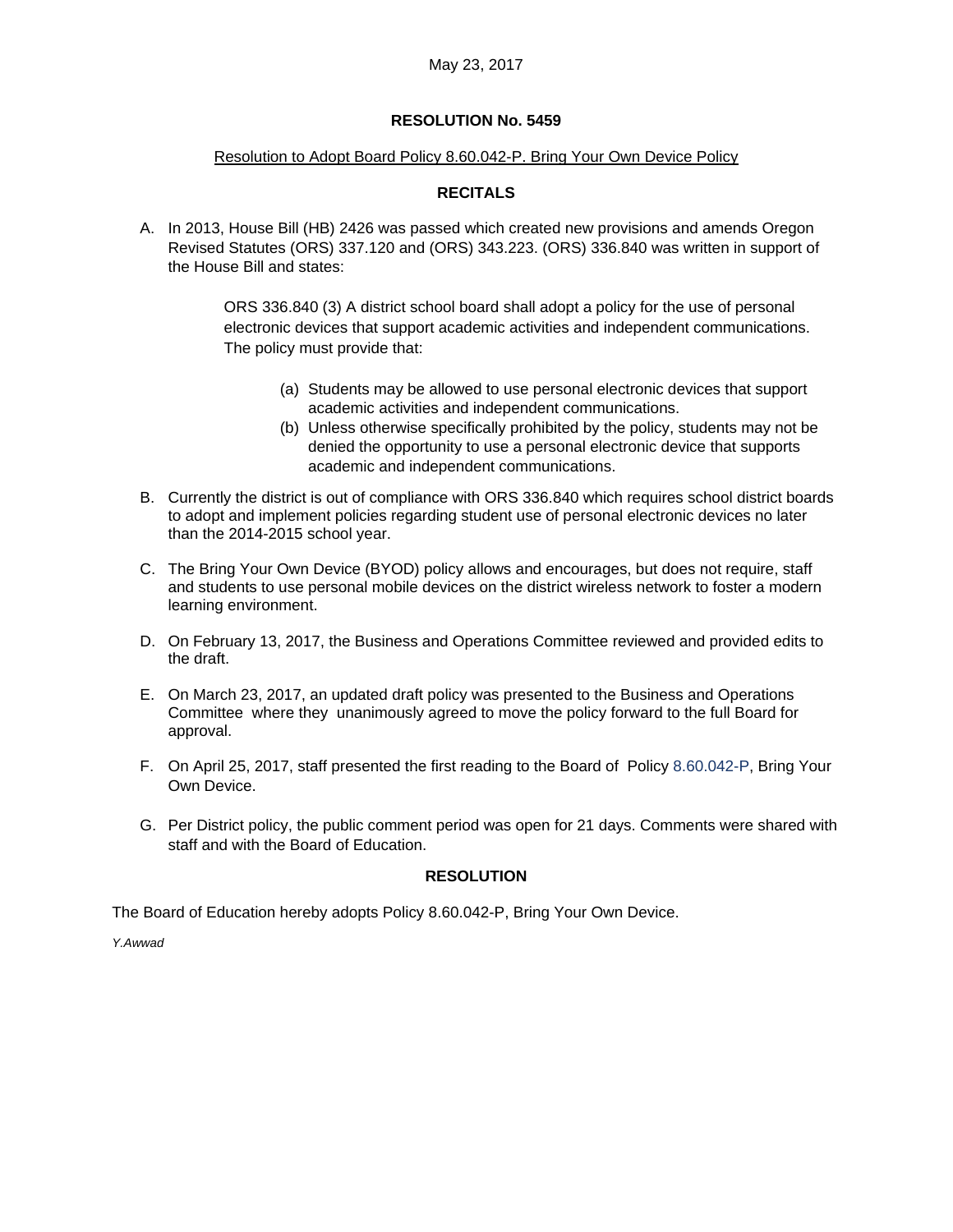District-Wide Cold Water Fixture and Partial Pipe Replacement Project: Exemption from Competitive Bidding and Authorization to Use the Indefinite Delivery/Indefinite Quantity Alternative Contract Method

#### **RECITALS**

- A. The Board of Directors of Portland Public Schools ("District") is the Local Public Contract Review Board ("Board") pursuant to ORS 279A.060.
- B. ORS 279C.335(2) authorizes the Board to exempt certain public contracts or classes of contracts from the standard competitive bidding process otherwise required by the Public Contracting Code and Rules upon making certain findings.
- C. The District intends to complete the District-Wide Cold Water Fixture and Partial Pipe Replacement Project ("Fixture/Partial Pipe Replacement Project") utilizing District capital. The Fixture/Partial Pipe Replacement Project has a total budget of approximately \$28.5 million (inclusive of Mechanical Engineering, Water Quality Testing, District staff costs). The Project is more fully described in the Draft Findings dated May 9, 2017 ("Draft Findings"), prepared by staff and presented to the Board pursuant to ORS 279C.335.
- D. Given the complexity of the Fixture/Partial Pipe Replacement Project, staff has determined that use of the Indefinite Delivery/Indefinite Quantity ("ID/IQ") alternative contracting method is the preferred method of project delivery. The basis for this determination is set forth in the Draft Findings.
- E. The Draft Findings specify the cost savings and design, scheduling, operational, safety, and logistical advantages gained through use of the ID/IQ process.
- F. On May 9, 2017, the District issued a public notice in the Portland Business Tribune announcing the District's intent to utilize the ID/IQ Alternative Contracting Method for the Fixture/Partial Pipe Replacement Project. The notice was issued in compliance with ORS 279C.335 and the PPS Public Contracting Rules. The Draft Findings were made available for public review and comment on the date of publication.
- G. The Board held a public hearing on the Draft Findings on May 23, 2017 as required by ORS 279C.335(5).
- H. Staff recommends approval of the exemption from Competitive Bidding and approval of the ID/IQ alternative contracting method for solicitation and completion of the Fixture/Partial Pipe Replacement Project for the reasons set forth in the Draft Findings.

#### **RESOLUTION**

- 1. The Board hereby exempts the Fixture/Partial Pipe Replacement Project from competitive bidding requirements as provided in ORS 279C.335 and PPS Public Contracting Rules PPS-49-0145. The Board approves utilization of the ID/IQ Alternative Contracting Method as described in the Draft Findings.
- 2. The exemption granted in Section 1 of this Resolution is based upon the Draft Findings, which the Board adopts and incorporates by reference into this resolution.
- 3. Pursuant to these Findings and decision, the Superintendent or her designee is hereby authorized to conduct a ID/IQ alternative contracting process for the Fixture/Partial Pipe Replacement Project.

*Y. Awwad*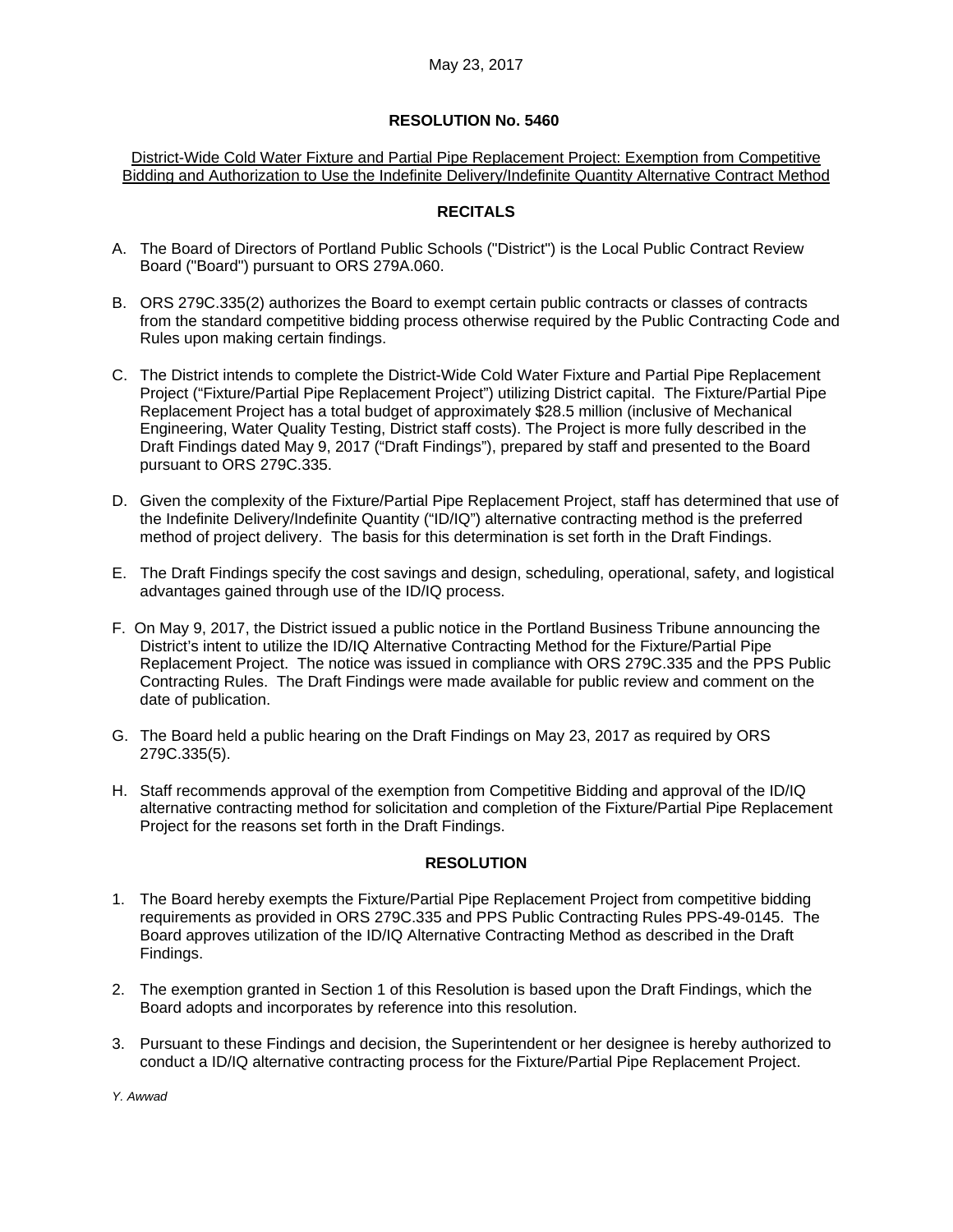#### Amendment No. 3 to the 2016/17 Budget for School District No. 1J, Multnomah County, Oregon

#### **RECITALS**

- A. On June 21, 2016 the Board of Education ("Board"), by way of Resolution No. 5290, voted to adopt an annual budget for the Fiscal Year 2016/17 as required under Local Budget Law.
- B. Board Policy 8.10.030-AD, "Budget Reallocations Post Budget Adoption," establishes the guidelines to ensure consistent and detailed communication on fiscal issues between the Superintendent and the Board.
- C. Oregon Local Budget Law, ORS 294.471, allows budget changes after adoption under prescribed guidelines.
- D. On December 13, 2016 by way of resolution No. 5374, the Board voted to amend the annual budget for the Fiscal Year 2016/17. Amendment No. 1 moved Qualified Zone Academy Bond resources and requirements from Fund 438 to Fund 420, and updated the budget to include resources, requirements and debt service for a \$5M Full Faith and Credit Obligation and a \$10M Full Faith and Credit Obligation in Fund 420.
- E. On March 21, 2017 by way of resolution No. 5433, the Board voted to amend the annual budget for the Fiscal Year 2016/17. Amendment No. 2 revised beginning fund balances to reflect the FY 2015/16 financial statements of the District; adjusted the program allocation for funds to more accurately reflect intended expenditures, adjusted the appropriation levels as needed, made corrections for technical errors that occurred during budget development, and adjusted revenues and resources for known or expected significant changes.
- F. This resolution is to enable the Board to approve Amendment No.3 to the annual budget for the Fiscal Year 2016/17, and is allowed under ORS 294.471 guidelines, which state that the budget may be amended at a regular meeting of the governing body.
- G. Expenditures in Fund 101 General Fund will be changed by less than 10% under this amendment. Local budget law does not require a public hearing on changes to fund expenditures that are less than 10%.
- H. The Superintendent recommends approval of this resolution.

#### **RESOLUTION**

1. The Board hereby amends budgeted expenditure appropriation levels as summarized by Fund and Appropriation Level in Attachment A for the fiscal year beginning July 1, 2016.

*Interim CFO/R. Dutcher*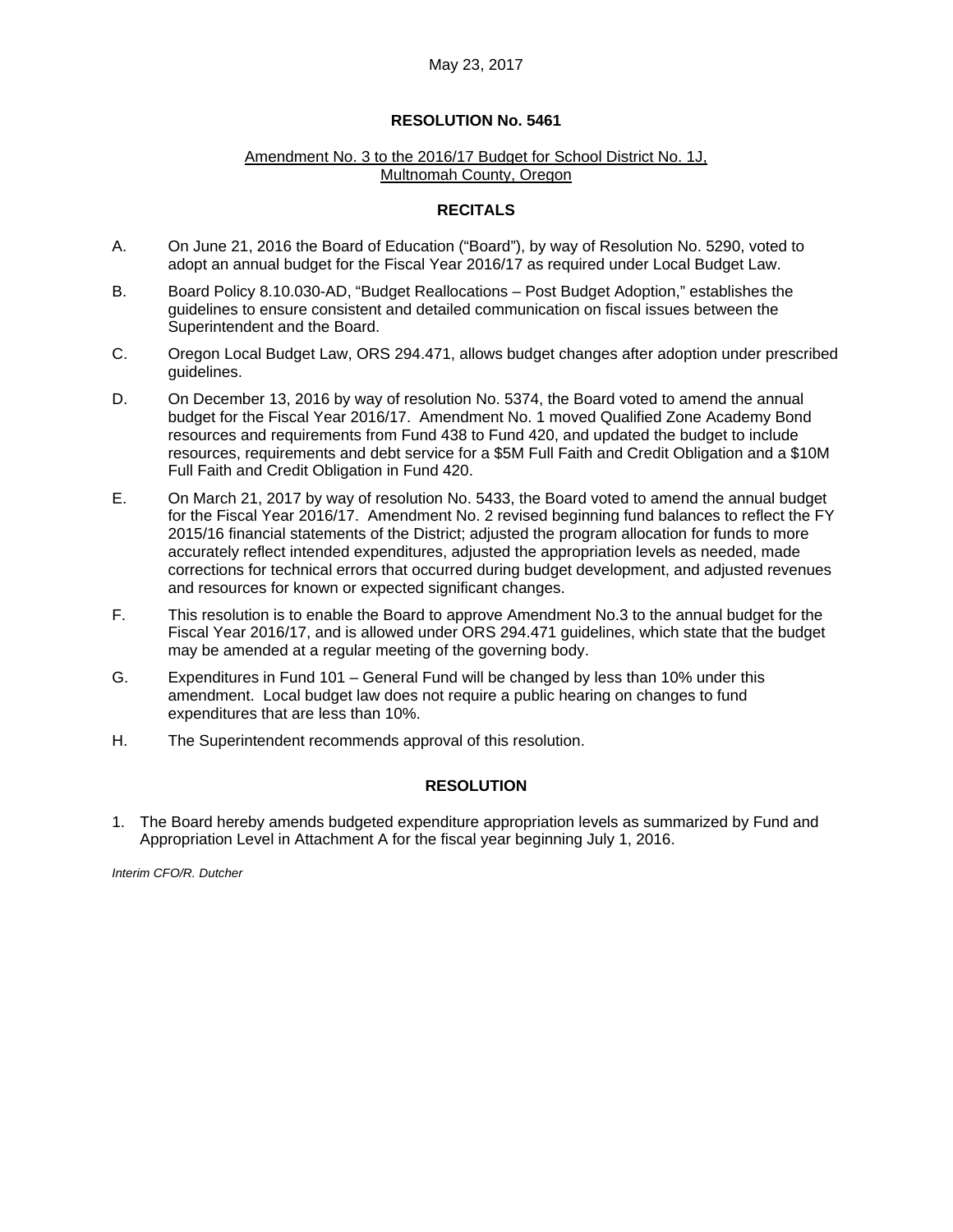# May 23, 2017

# **ATTACHMENT "A" TO RESOLUTION No. 5461 Amendment 3 for the 2016/17 Budget Schedule of Changes in Appropriations and Other Balances**

| Fund             |      | Current       | Change | Amended       |
|------------------|------|---------------|--------|---------------|
| General Fund     | 100s | 604,905,161   |        | 604,905,161   |
| Special Revenue  | 200s | 56,449,535    |        | 56,449,535    |
| Debt Service     | 300s | 99,240,434    |        | 99,240,434    |
| Capital Projects | 400s | 310, 333, 405 |        | 310, 333, 405 |
| Internal Service | 600s | 8,110,085     |        | 8,110,085     |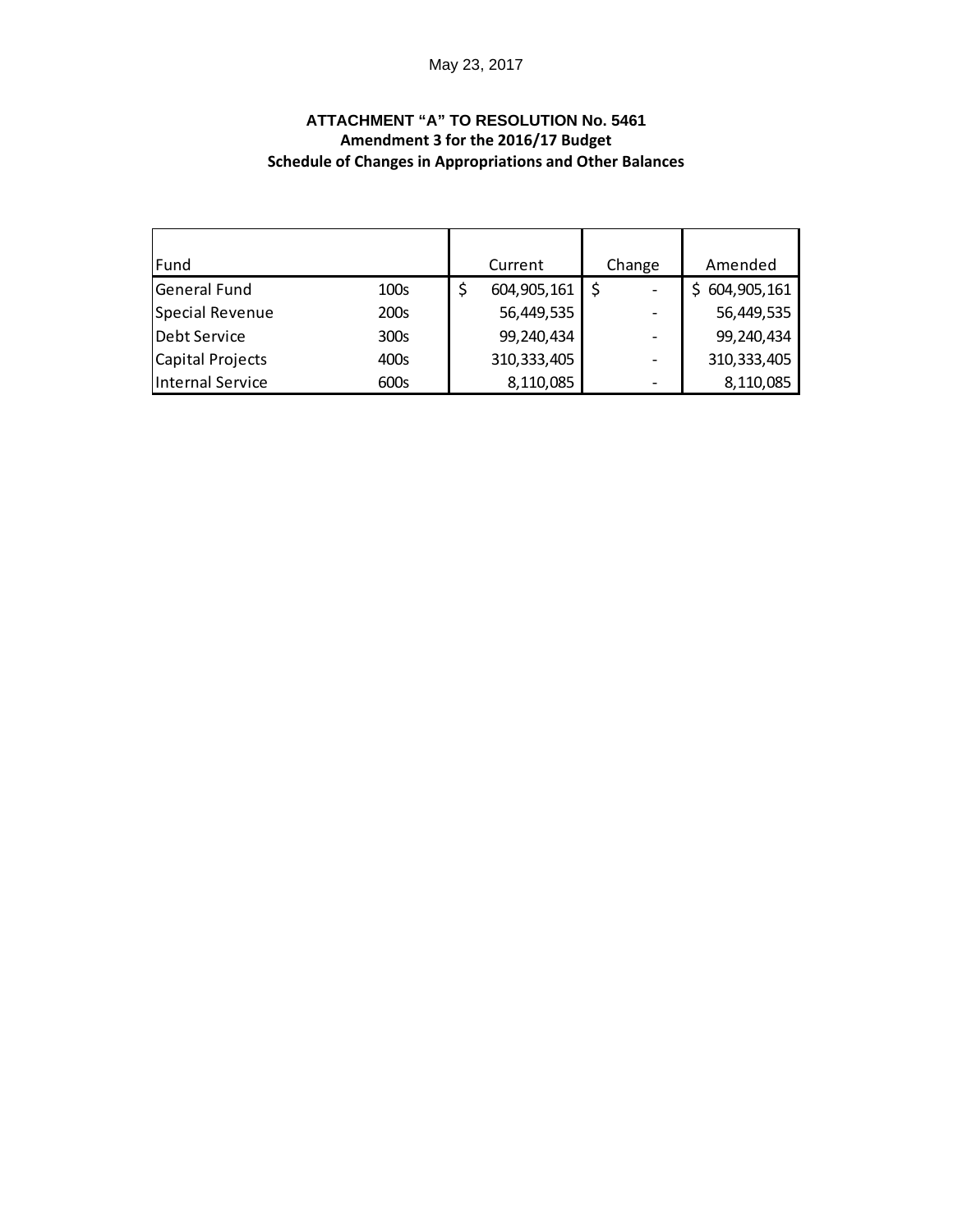#### Budget Committee Approval of the FY 2017/18 Budget and Imposition of Property Taxes

#### **RECITALS**

- A. Oregon Local Budget Law, Oregon Revised Statute (ORS) 294.426, requires the Budget Committee of Portland Public Schools (District) to hold one or more meetings to receive the budget message and the budget document; and to provide members of the public with an opportunity to ask questions about and comment upon the budget document.
- B. On April 4, 2017, the Budget Committee received the Superintendent's budget message and Proposed Budget document for fiscal year 2017/18.
- C. On April 11, April 25, and May 9, 2017, the Budget Committee held advertised public hearings to discuss and receive public comment on the Proposed Budget.
- D. Oregon Local Budget Law, ORS 294.431, requires submission of the budget document to the Tax Supervising Conservation Commission (TSCC) by May 15 of each year. ORS 294.431 allows taxing jurisdictions to request an extension of the submission date.
- E. The District requested, and the TSCC authorized, extending the submission date to no later than May 23, 2017.
- F. The Board of Education (Board) appointed a Community Budget Review Committee (CBRC) to review the Proposed Budget and current year expenditures of the existing Local Option Levy. The CBRC acts in an advisory capacity to the Board.
- G. On April 25, 2017, the Budget Committee received testimony and a report on the current year Local Option Levy expenditures and testimony and recommendations from the CBRC.
- H. Oregon Local Budget Law, ORS 294.428 requires that each legal jurisdiction's Budget Committee approve a budget and specify the *ad valorem* property tax amount or rate for all funds.
- I. It is noted that \$0.5038 per \$1,000 of assessed value of the Permanent Rate Tax Levy, (commonly known as the "Gap Tax") and the entirety of the Local Option Tax Rate Levy are excluded from State School Fund calculations.
- J. ORS 457.010(4)(a)(D) provides the opportunity for a school district to be excluded from urban renewal division of tax calculations with a statutory rate limit on July 1, 2003, that is greater than \$4.50 per \$1,000 of assessed value. To the extent that the rate limit was increased under section

11 (5)(d), Article XI of the Oregon Constitution, property tax revenue from said increase is excluded from local revenues. The District will notify the county assessors of the rate to be excluded for the current fiscal year not later than July 15.

K. Portland Public Schools has a statutory rate limit that is in excess of the \$4.50 limitation that includes an increase under section 11 (5)(d), Article XI of the Oregon Constitution.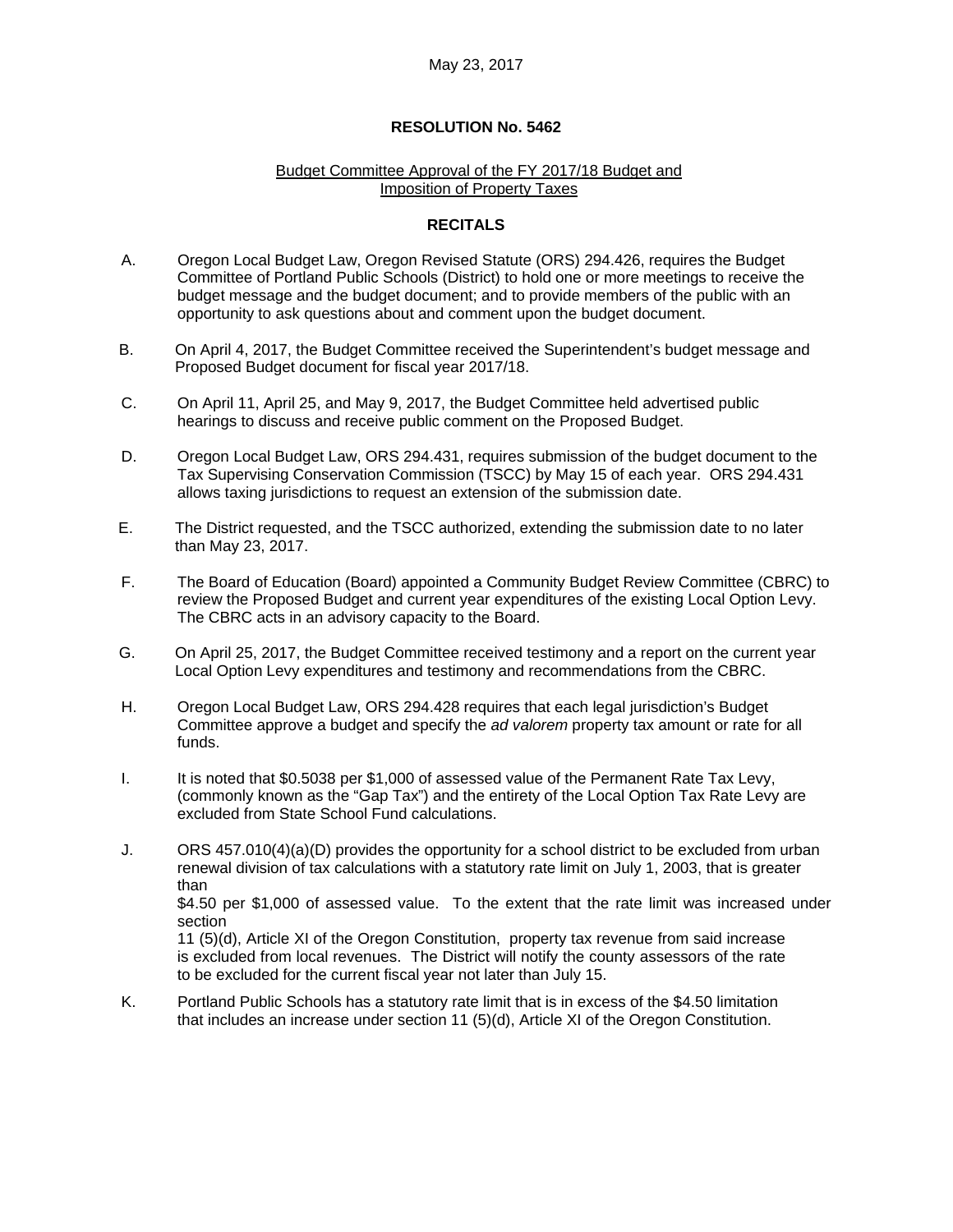#### **RESOLUTION**

- 1. The Budget Committee commends the superintendent for developing a budget that is responsive to the priorities affirmed by the board this year.
- 2. The Budget Committee approves the budget as summarized in Attachment "A".
- 4. The Budget Committee approves the budget for the fiscal year 2017/18 in the total amount of \$1,587,755,079.
- 5. The Budget Committee resolves that the District imposes the taxes provided for in the approved budget:
	- a. At the rate of \$5.2781 per \$1,000 of assessed value for operations;
	- b. At the rate of \$1.9900 per \$1,000 of assessed value for local option tax for operations;
	- c. In the amount of \$124,300,000 for exempt bonds.

And that these taxes are hereby imposed and categorized for tax year 2017/18 upon the assessed value of all taxable property within the district.

Taxes are hereby imposed and categorized as for tax year 2017/18 upon the taxable assessed value of all taxable property in the District, as follows:

|                         | <b>Education Limitation</b>                                       | Excluded from Limitation |
|-------------------------|-------------------------------------------------------------------|--------------------------|
| Permanent Rate Tax Levy | \$5.2781/\$1,000 of assessed valuation                            |                          |
|                         | Local Option Rate Tax Levy \$1.9900/\$1,000 of assessed valuation |                          |
| Bonded Debt Levy        |                                                                   | \$124,300,000            |

- 6. The Budget Committee further resolves that \$0.5038 per \$1,000 of taxable assessed value is excluded from division of tax calculations, as the Permanent Rate Tax Levy attributable to the increase provided in section 11 (5)(d), Article XI of the Oregon Constitution (such increase is a result of the expiring Gap Tax Levy).
- 7. The Budget Committee directs submittal of this approved budget to the TSCC by May 23, 2017 in accordance with ORS 294.431, under the extension as granted by the TSCC.

*R. Dutcher*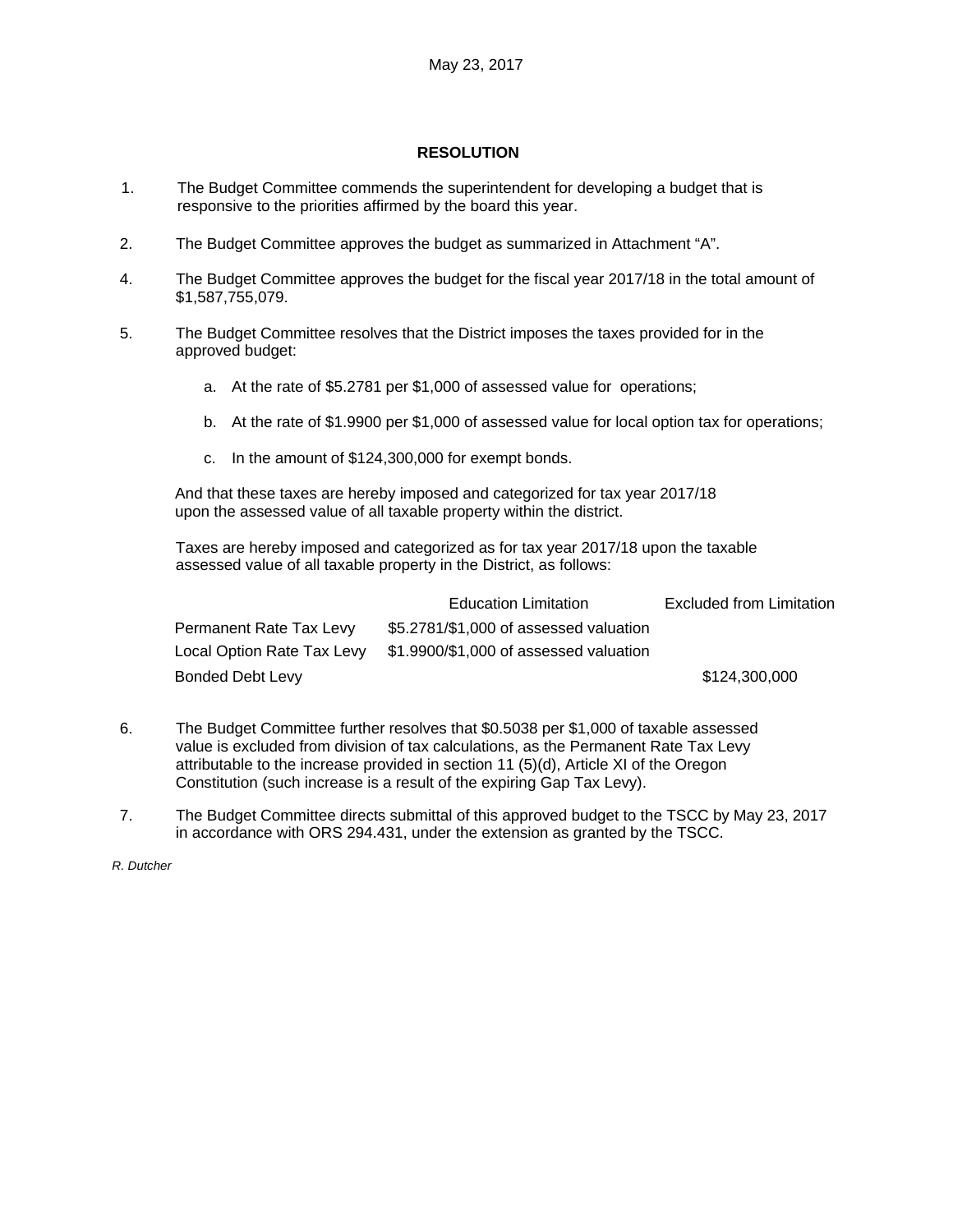# **ATTACHMENT "A" TO RESOLUTION NO. 5462 2017/18 Approved Budget**

# **Schedule of Appropriations and Other Balances**

|                 | <b>Appropriations</b> |                            |                                              |                                                               |                     |                         |                             |                                      |                   |
|-----------------|-----------------------|----------------------------|----------------------------------------------|---------------------------------------------------------------|---------------------|-------------------------|-----------------------------|--------------------------------------|-------------------|
| Fund            | Instruction           | Support<br><b>Services</b> | Enterprise &<br>Community<br><b>Services</b> | <b>Facilities</b><br><b>Acquisition &amp;</b><br>Construction | <b>Debt Service</b> | <b>Transfers</b><br>Out | Contingency                 | <b>Ending Fund</b><br><b>Balance</b> | <b>Fund Total</b> |
| <b>Fund 101</b> | \$336,304,344         | \$249,672,359              | $\mathsf{\$}$<br>1,880,476                   |                                                               | \$                  | \$5,915,375             | 23,514,287<br>$\mathsf{\$}$ | $\vert$ \$                           | 617,286,841<br>\$ |
| <b>Fund 201</b> | 9,000,000             |                            |                                              |                                                               |                     |                         |                             | 4,095,969                            | 13,095,969        |
| <b>Fund 202</b> |                       |                            | 20,382,388                                   | $\sim$                                                        |                     |                         |                             | 1,707,452                            | 22,089,840        |
| <b>Fund 205</b> | 51,296,668            | 29,320,656                 | 2,879,574                                    | $\overline{\phantom{a}}$                                      |                     |                         |                             |                                      | 83,496,898        |
| <b>Fund 225</b> |                       |                            |                                              | $\blacksquare$                                                |                     |                         |                             | 17,070,884                           | 17,070,884        |
| <b>Fund 299</b> | 12,394,722            | 3,324,818                  | 183,602                                      |                                                               |                     | 749,881                 |                             |                                      | 16,653,023        |
| <b>Fund 307</b> |                       |                            |                                              |                                                               | 2,708,168           |                         |                             |                                      | 2,708,168         |
| <b>Fund 308</b> |                       |                            | $\overline{\phantom{a}}$                     | $\overline{\phantom{a}}$                                      | 46,874,326          |                         |                             | 3,980                                | 46,878,306        |
| Fund 320        |                       |                            |                                              |                                                               | 1,859,707           |                         |                             | 625,000                              | 2,484,707         |
| <b>Fund 350</b> |                       |                            | $\overline{\phantom{a}}$                     | $\overline{\phantom{a}}$                                      | 116,238,631         |                         |                             | 2,288,317                            | 118,526,948       |
| <b>Fund 404</b> |                       |                            | $\blacksquare$                               | 22,904,981                                                    |                     | 625,000                 |                             |                                      | 23,529,981        |
| <b>Fund 407</b> |                       | 1,319,500                  | $\overline{\phantom{a}}$                     |                                                               |                     |                         |                             |                                      | 1,319,500         |
| <b>Fund 420</b> |                       | 2,700,000                  | $\blacksquare$                               | 300,000                                                       |                     |                         |                             |                                      | 3,000,000         |
| <b>Fund 435</b> |                       |                            | $\overline{\phantom{a}}$                     | 2,694,273                                                     |                     |                         |                             |                                      | 2,694,273         |
| Fund 438        |                       | 4,750                      |                                              | 2,997,937                                                     |                     |                         |                             |                                      | 3,002,687         |
| <b>Fund 445</b> |                       |                            |                                              | 4,248,699                                                     |                     |                         |                             |                                      | 4,248,699         |
| <b>Fund 450</b> |                       | 786,266                    |                                              | 183,094,895                                                   |                     |                         | 412,397,494                 |                                      | 596,278,655       |
| <b>Fund 470</b> |                       |                            |                                              | 4,263,800                                                     |                     |                         |                             |                                      | 4,263,800         |
| Fund 601        |                       | 3,783,702                  |                                              |                                                               |                     |                         | 5,342,198                   |                                      | 9,125,900         |
| Total           | \$408,995,734         | \$290,912,051              | 25,326,040<br>\$                             | 220,504,585                                                   | 167,680,832<br>\$   | \$7,290,256             | 441,253,979<br>\$           | 25,791,602<br>\$                     | \$1,587,755,079   |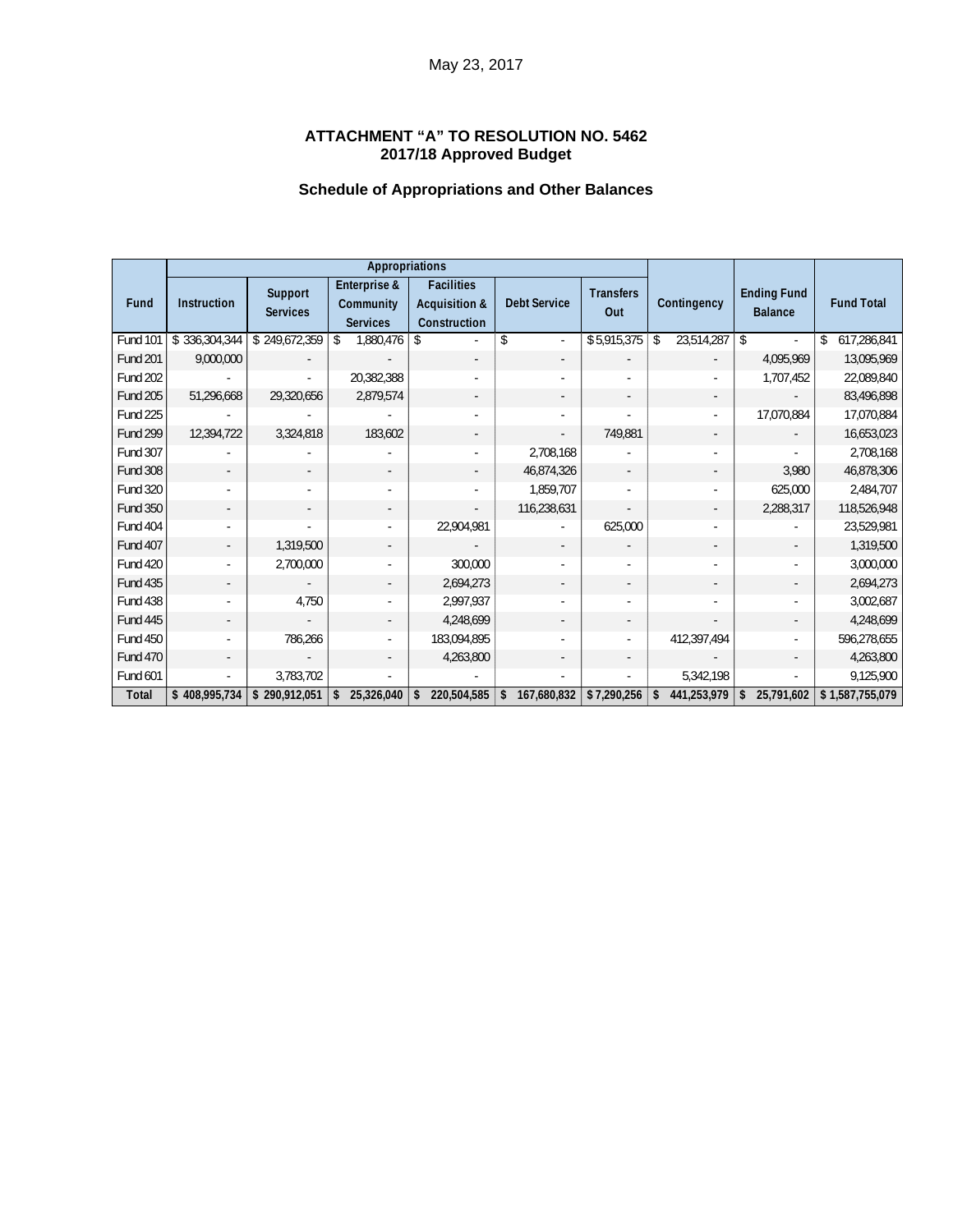A Resolution Regarding Depository Banks

for the Funds of the Portland Public School District (School District No. 1-J, Multnomah County, Oregon)

#### **RECITALS**

- A. On June 14, 2016, the Board of Education ("Board") passed Resolution No.5286, supplementing and/or modifying Resolution No. 5202 for District Officer authorizations regarding depository banks.
- B. The District desires to supplement and/or modify Resolution 5286 as provided below;

#### **RESOLUTION**

1. "RESOLVED that any one of the following of the District's officers [*designated titles only*]; and in their absence as the Superintendent/CEO designates

| <b>Deputy Chief Executive Officer</b> | <b>Chief Operating Officer</b>        |
|---------------------------------------|---------------------------------------|
| <b>Chief Financial Officer</b>        | <b>Deputy Chief Financial Officer</b> |

(each such designated officer an "Officer"), is individually authorized to: (a) open or close one or more deposit and/or securities accounts (the "Accounts") with any depository institution qualified by the Oregon State Treasurer under Oregon Revised Statutes (O.R.S.) 295 (herein after called "Bank") which account shall be in the name of the District; (b) execute and deliver in the District's name such agreement(s) regarding the Accounts and the services related thereto as Bank may from time to time require; (c) authorize and execute transactions on the Accounts, including, without limitation, (i) signing checks and other instruments withdrawing funds from the Accounts, (ii) requesting funds transfers by Bank to and from the Accounts, (iii) entering into arrangements for the processing of automated clearing house ("ACH") debit entries and/or ACH credit entries to and from the Accounts, and (iv) endorsing on behalf of the District, and otherwise negotiating, checks and other items payable to the District; (d) incur overdrafts and other obligations in the Accounts at Bank in connection with any of the products, services, or activities authorized by these resolutions;

2. RESOLVED that any one of the following of the District's officers [*designate titles only*];

#### **Director of District Financial Services** , **Financial Operations Manager** ,

(each such designated officer a "Limited Officer"), is authorized to: i) request funds transfers by Bank to and from the Accounts, (ii) enter into arrangements for the processing of automated clearing house ("ACH") debit entries and/or ACH credit entries to and from the Accounts.

,

- 3. RESOLVED, that each Officer and each Limited Officer is individually authorized to designate one or more District officials (each such designated official, an "Official") to: (a) sign checks withdrawing funds from their respective school checking Accounts, including those payable to cash; and (b) issue and release stop payments on checks drawn on their respective school checking Accounts.
- 4. RESOLVED, that the District is authorized to enter into any other arrangements, agreements and documents with respect to any Bank's deposit and treasury management products and services, in such form and on such terms and conditions as may be agreed to by an Officer signing such